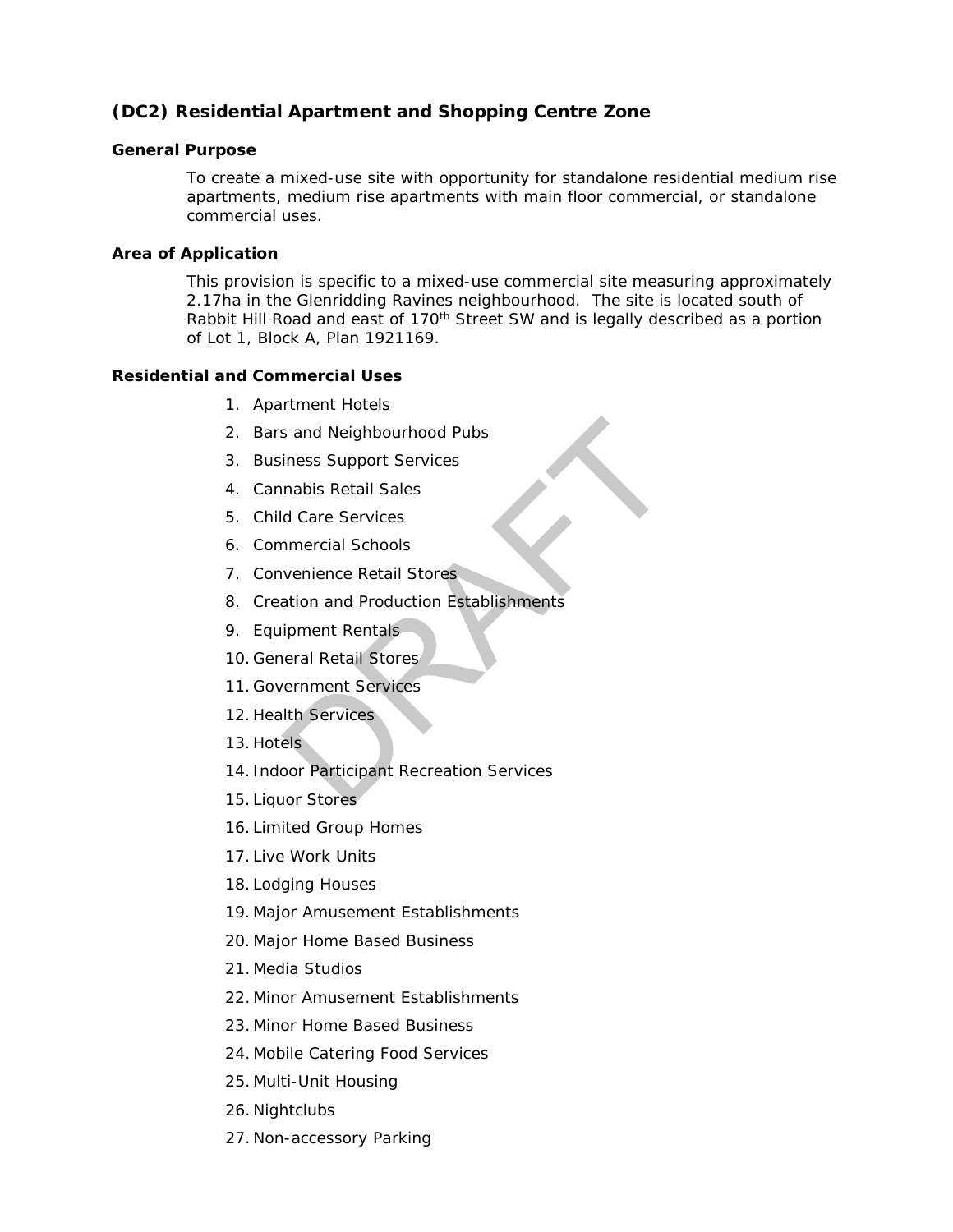- 28. Personal Service Shops
- 29. [Private Clubs](javascript:void(0);)
- 30. Private Education Services
- 31. Professional, Financial and Office Support Services
- 32. Public Libraries and Cultural Exhibits
- 33.Rapid Drive Through Vehicle Services
- 34[.Recycled Materials Drop-off Centres](javascript:void(0);)
- 35.Religious Assembly
- 36.Residential Sales Centre
- 37.Restaurants
- 38[.Secondhand Stores](javascript:void(0);)
- 39.Specialty Food Services
- 40.Supportive Housing
- 41. Urban Gardens
- 42.Veterinary Services
- 43. Fascia Off-premises Signs
- 44. Fascia On-premises Signs
- 45. Freestanding Off-premises Signs
- 46. Freestanding On-premises Signs
- 47. Major Digital Signs
- 48. Minor Digital Off-premises Signs
- 49. Minor Digital On-premises Signs portive Housing<br>
portive Housing<br>
an Gardens<br>
erinary Services<br>
cia Off-premises Signs<br>
estanding Off-premises Signs<br>
estanding On-premises Signs<br>
or Digital Off-premises Signs<br>
or Digital On-premises Signs<br>
iecting On-pre
- 50. Projecting On-premises Signs
- 51.Roof On-premises Signs
- 52. Temporary Off-premises Signs
- 53. Temporary On-premises Signs

## **Development Regulations**

- 1. The Site shall be developed in general accordance with the Site Plan, as shown on Appendix 1.
- 2. The maximum Floor Area Ratio shall be 3.0
- 3. The maximum Height for stand-alone residential shall not exceed [23](javascript:void(0);) m.
- 4. The maximum Height for stand-alone commercial shall not exceed 16 m.
- 5. The maximum Height for a mixed-use residential/commercial building shall not exceed 23 m.
- 6. A minimum Setback of 6.0 m shall be required from the north property line and east property line.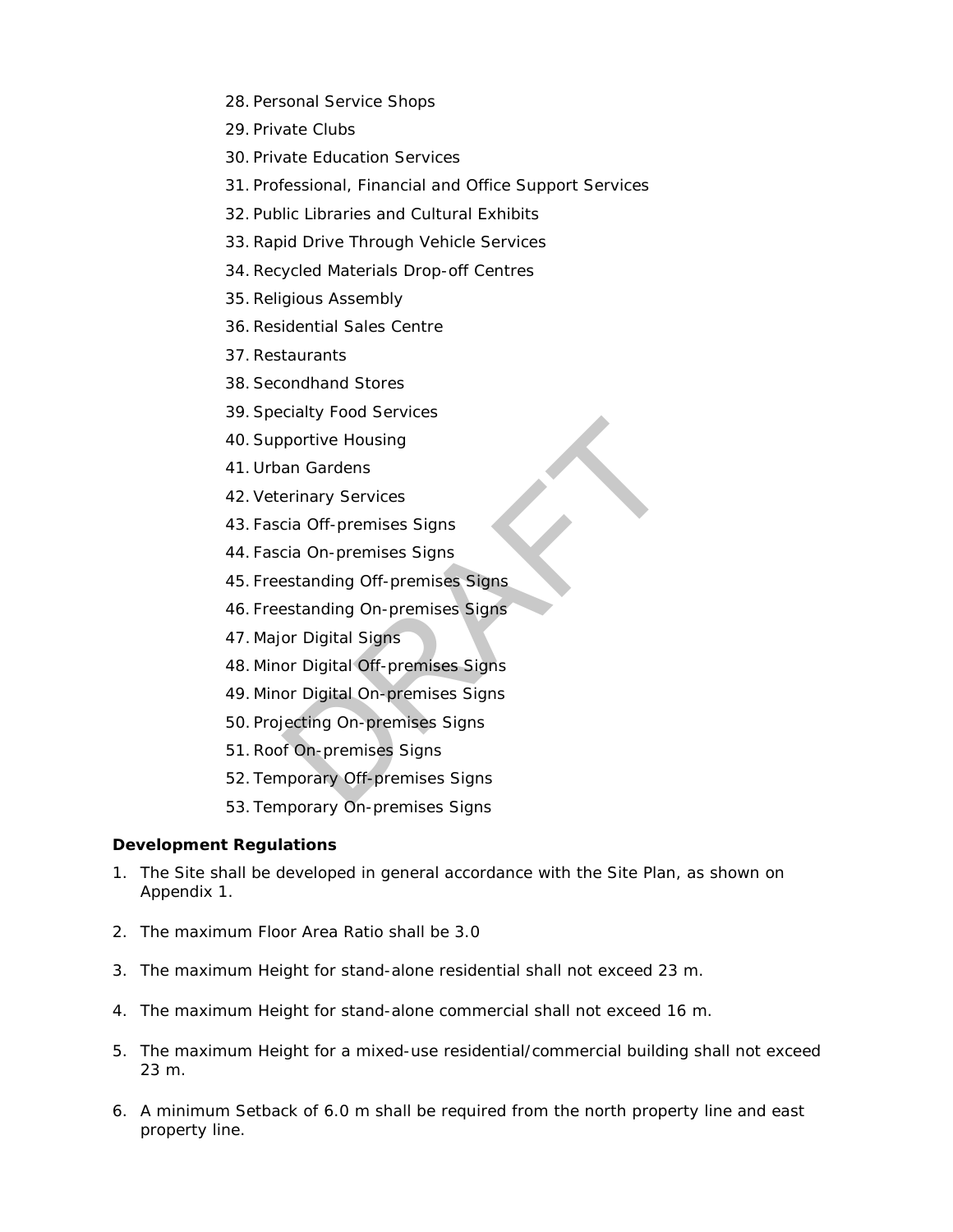- 7. A minimum Setback of 2.0 m shall be required from the south and west property lines. Parking and drive aisles are permitted within the setbacks.
- 8. A minimum Amenity Area of [7.5 m2](javascript:void(0);) per Dwelling shall be provided.
- 9. Separation Space for residential or residential-related buildings shall be provided in accordance with [Section 48](https://webdocs.edmonton.ca/InfraPlan/zoningbylaw/ZoningBylaw/Part1/Development/48__Separation_Space.htm) of this Bylaw, except that it shall not be required where side walls of abutting buildings face each other and habitable windows are not located directly opposite each other, such that privacy is not impacted.
- 10. Loading and storage areas shall be located at the rear or sides of the principal building.
- 11.All mechanical equipment, including roof mechanical units shall be concealed with standard parapet heights or incorporated within the building roof in a manner that is consistent with the finishing of the building and the overall architectural style of the development.
- 12.A Landscape Plan shall be submitted by a registered Landscape Architect prior to the approval of any Development Permit.
- 13. The development shall incorporate Crime Prevention Through Environmental Design elements by ensuring:
	- a) The exterior of all establishments have ample transparency from the street to allow natural surveillance;
	- b) Exterior lighting shall be developed to provide a safe lit environment to the satisfaction of the Development Officer;
- c) Landscaping include low-growing shrubs or deciduous trees with a high canopy at maturity and that all foliage be kept trimmed back to prevent loss of natural surveillance; and shall be submitted by a registered Landscape Archevelopment Permit.<br>
Shall incorporate Crime Prevention Through Environing:<br>
erior of all establishments have ample transparen<br>
atural surveillance;<br>
Tighting shall be develo
	- d) Customer access to the store is limited to a store front that is visible from a public area.
- 14. Internal private roadways shall be constructed to a minimum standard width to accommodate the swept path analysis requirements for waste management and emergency services vehicles, to the satisfaction of the Development Officer in consultation with Subdivision Planning and Coordination, Fire Rescue Services and Waste Management Service.
- 15. Multi-Unit Housing shall be permitted above the office or retail component of a shopping centre or as a stand-alone building.
- 16. Within a mixed-use residential/commercial building, Bars and Neighbourhood Pubs, Nightclubs and Restaurants will have a maximum capacity of 240 m2 of Public Space.
- 17.Religious Assembly will have a maximum of 240 m2 of Public Space.
- 18. Within a mixed-use residential/commercial building, Specialty Food Services will have a maximum of 120 m2 of Public Space.